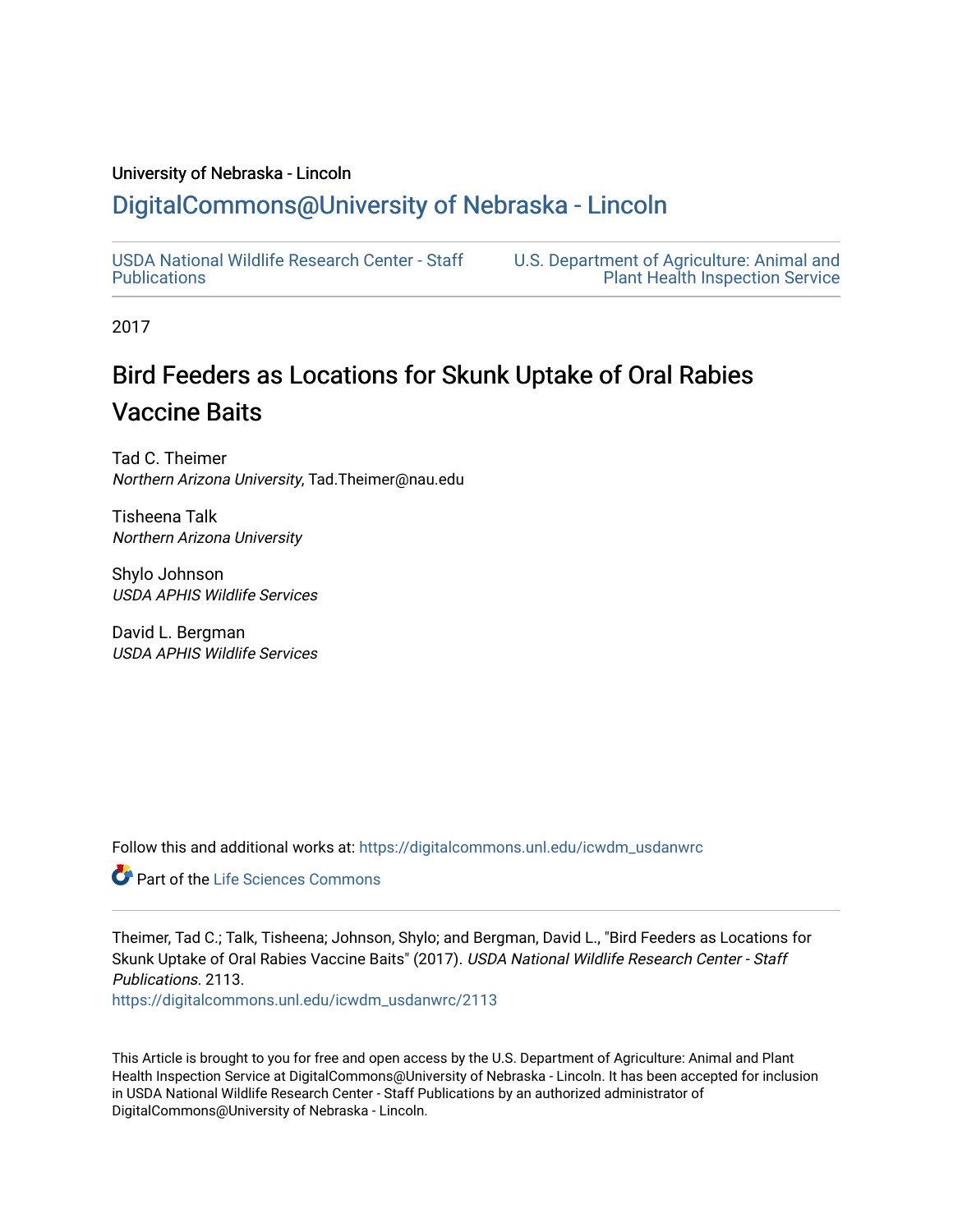## Bird Feeders as Locations for Skunk Uptake of Oral Rabies Vaccine **Baits**

Tad Theimer, $^{1,4}$  Tisheena Talk, $^1$  Shylo Johnson, $^2$  and David L. Bergman $^3$   $^{-1}$ Department of Biological Sciences, Northern Arizona University, NAU Box 5640, Flagstaff, Arizona 86011, USA; <sup>2</sup>US Department of Agriculture, Animal and Plant Health Inspection Service, Wildlife Services, National Wildlife Research Center, 4101 LaPorte Avenue, Fort Collins, Colorado 80521, USA; <sup>3</sup>US Department of Agriculture, Animal and Plant Health Inspection Service, Wildlife Services, 8836 N 23 Avenue, Suite 2, Phoenix, Arizona 85021, USA; <sup>4</sup>Corresponding author (email: Tad.Theimer@nau. edu)

ABSTRACT: Significantly more  $(54\%, P=0.003)$ placebo baits placed under 26 bird feeders in Arizona, US were removed by striped skunks (Mephitis mephitis) than at paired, nonfeeder locations (19%). Baiting at bird feeders could supplement traditional oral rabies vaccine bait placement in urban-suburban areas while engaging the public in rabies control efforts.

Rabies management in striped skunks (Mephitis mephitis) has traditionally focused on population reduction or trap-vaccinate-release with inactivated vaccines (Rosatte et al. 1986, 1992). However, development of ONRAB<sup>®</sup> (Artemis Technologies, Inc., Guelph, Ontario, Canada), a live, recombinant human adenovirus (AdRG1.3) rabies virus glycoprotein vaccine, and promising field tests of this vaccine, should result in more-widespread use of oral rabies vaccination (ORV) in combating skunk rabies (Fehlner-Gardiner et al. 2012; Brown et al. 2014). One challenge facing ORV is bait deployment in residential areas, where aerial bait drops are impractical or too expensive (Slate et al. 2005), and ORV baits are instead distributed by hand in parks, ravines, culverts, or near abandoned buildings or dens. Lower uptake of baits in residential areas than in rural areas has been hypothesized to be due to either reduced attractiveness of baits because animals have access to abundant anthropogenic food or to the fact that fewer baits can be distributed (Mainguy et al. 2012). Developing additional strategies for distributing baits in residential areas will be important in increasing the efficiency of ORV (Slate et al. 2005). Striped skunks regularly visit areas below bird feeders where spilled seed has accumulated, suggesting that these areas could serve as foci for ORV bait deployment (Theimer et al. 2015). We tested this hypothesis in suburban neighborhoods of Flagstaff, Arizona, US (population=65,000, elevation=2,170 m,  $35^{\circ}11'57''N$ ,  $111^{\circ}37'52''W$ ) and Sedona, Arizona, US (population=10,200, elevation=1,372 m, 34°52′15′′N, 111°45′38′′W) between June and September 2015. We recruited homeowners with bird feeders through an email solicitation through the Northern Arizona Audubon Society or by walking door-to-door in target neighborhoods. We received 21 responses through the Audubon Society within 48 h of sending our request, of which 11 were appropriate for our study. Roughly 1 h was needed to find the appropriate contact, draft, and send the initial query, resulting in 11 feeders recruited/h effort. Of the 110 houses visited, 57 residents were not at home, 41 were not interested, and 16 volunteered. Six had bird feeders that could be used in our trials. Total time surveying was 10 h for a rate of 0.6 feeders recruited/h effort. We recruited nine additional volunteers by word of mouth spread by the 17 original volunteers.

For each feeder, we chose a paired location within 500 m that represented an area where a bait would typically be dropped via handbaiting (e.g., culvert openings, alleys, undeveloped lots) but within the suburban matrix. We placed one placebo ONRAB bait at each feeder and reference location and monitored the bait with an infrared-triggered trail camera (Ambush IR, Cuddeback, De Pere, Wisconsin, USA; infrared LED flash, trigger time  $\leq$ 0.5 s) set to take both still and video clips (5 megapixel resolution) with 5-s delays between triggers. The placebo was an elongated plastic blister pack  $(30\times14\times10$  mm,  $\sim4$ g) coated with sweet-flavored attractant that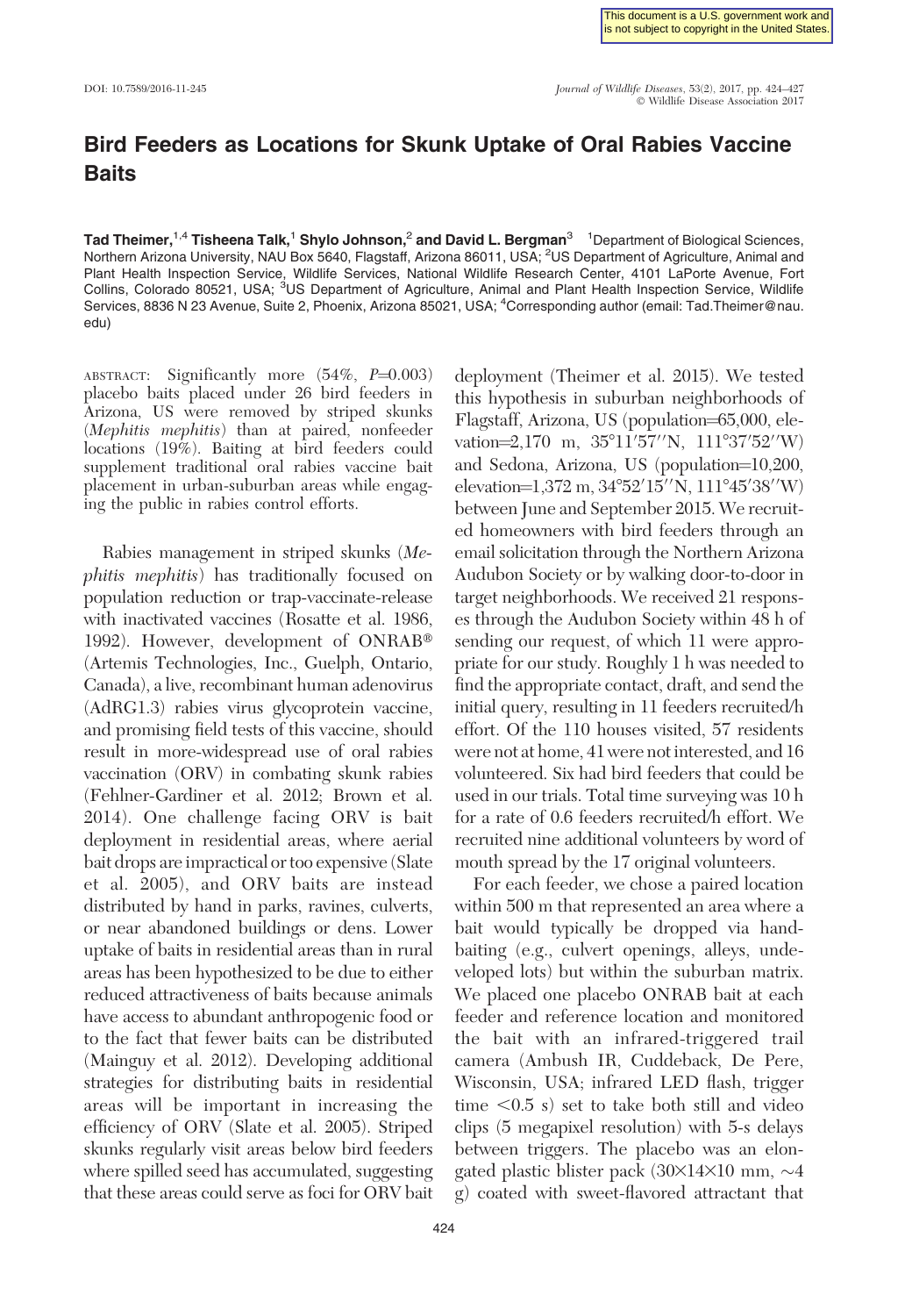contained water instead of vaccine. The initial bait was monitored for four nights with undisturbed baits retrieved on the fifth day. At feeders, homeowners monitored baits daily and replaced baits when removed or chewed. Because striped skunks in our area show variable pelage patterns, we could estimate the minimum number of unique skunks taking baits. We tested whether the number of initial baits removed was higher at feeders by using a chi-square contingency table analysis and the rate of removal using a Kaplan-Meier survival analysis in IBM SPSS Statistics for Windows (IBM Corp., Armonk, New York, USA).

Striped skunks took significantly more baits  $(\chi^2=8.6, df=1, P=0.003)$  and removed baits faster from under feeders  $(\chi^2=6.9, P<0.01;$ Fig. 1A). Uptake by nontarget animals was similar at feeder and nonfeeder sites (Table 1). When we included baits replenished on subsequent days at bird feeders, 27 uniquely patterned skunks chewed or removed baits at feeders, compared to five at nonfeeder sites (Fig. 1B), because rebaiting at feeders exposed baits to new individuals rather than to the same individual repeatedly. As a result, we found that placing baits below bird feeders on multiple nights or placing a bait dispenser below bird feeders (e.g., Boulanger et al. 2006), especially one that could deposit baits automatically at a preset rate (e.g., Smyser et al. 2015), could allow uptake by multiple skunks. Striped skunks were more abundant than raccoons (Procyon lotor), and opossums (Didelphis virginianus) were absent in our study areas, so whether our results apply in other urban areas remains to be tested. Boyer et al. (2011) hypothesized that the sweet flavor of the ONRAB baits may be less attractive to skunks but, in our study, all skunks that approached sweet baits carried them away or chewed them. Skunks may take baits more readily below bird feeders because they are already conditioned to find and consume food there, including novel foods.

Although homeowners in our study handled placebo baits, ORV baits containing live vaccine should be handled only by trained personnel because of human health concerns (Slate et al. 2014). Rather, we recommend



FIGURE 1. A. Number of initial placebo baits removed by striped skunks (Mephitis mephitis) over 4 nights when placed either under a bird feeder (black squares, solid line) or at a paired, nonfeeder site within 500 m (open diamonds, dashed line), in the suburban areas of Flagstaff and Sedona, Arizona, USA. The study was done in June and July 2015 to test the potential for bird feeders to act as locations to place baits with live, recombinant human adenovirus (AdRG1.3) rabies virus glycoprotein vaccine (ONRAB, Artemis Technologies, Inc., Guelph, Ontario, Canada). B. The total number of uniquely patterned striped skunks that chewed or removed a placebo bait over 4 nights when baits were replenished at bird feeders compared to the initial bait left at paired, nonfeeder sites.

homeowners be involved only in allowing access to their feeders and potentially monitoring when baits need to be replenished. Even so, involving them even to this limited extent is beneficial because meetings with homeowners allowed us to educate them about rabies and explain the rationale behind pet vaccinations and pet quarantine, and they quickly spread information among neighbors. Additionally, all our homeowners reported they would allow access in the future so, once identified, their homes could serve as locations where baits could be quickly deployed in future outbreaks. Public support is critical for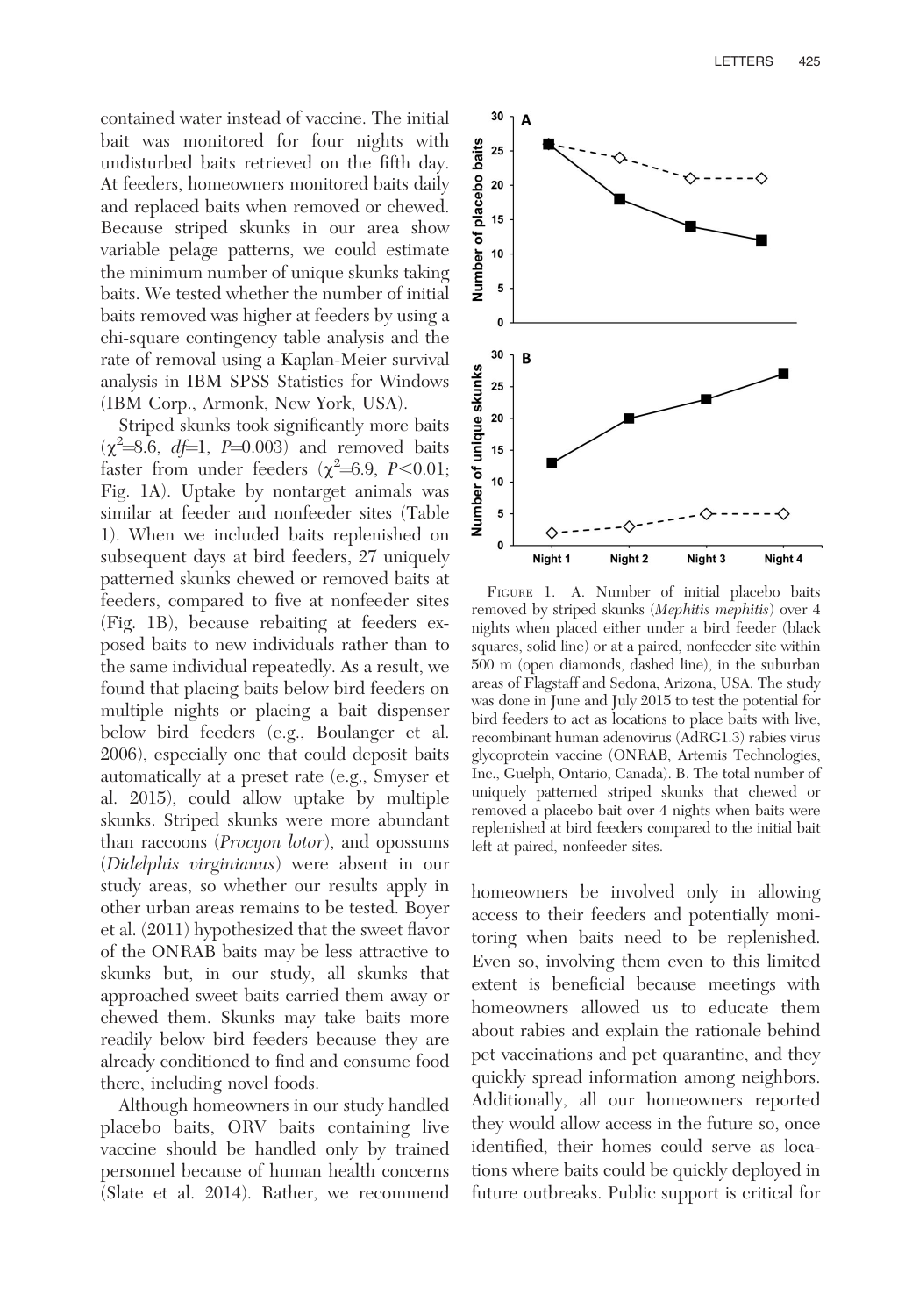TABLE 1. Fate of placebo baits placed either under bird feeders or at nonfeeder locations to document uptake by target (striped skunk, Mephitis mephitis) and nontarget animals in suburban Flagstaff and Sedona, Arizona, USA. The study was done in June and July 2015 to test the potential of bird feeders to act as locations to place baits containing live, recombinant human adenovirus (AdRG1.3) rabies virus glycoprotein vaccine (ONRAB, Artemis Technologies, Inc., Guelph, Ontario, Canada). One bait was placed at each site initially (''initial bait'') and additional (''subsequent'') baits were placed under feeders after the initial bait was taken. Species listed are those that removed or chewed a bait based on still and video images.

| Bait fate                                    | No.                     |                      |                          |
|----------------------------------------------|-------------------------|----------------------|--------------------------|
|                                              | Initial bait, nonfeeder | Initial bait, feeder | Subsequent baits, feeder |
| Not touched                                  | 14                      | 4                    |                          |
| Striped skunk (Mephitis mephitis)            | 5                       | 14                   | 19                       |
| Rock squirrel (Otospermophilus variegatus)   | 3                       |                      |                          |
| Gray fox ( <i>Urocyon cinereoargenteus</i> ) |                         | 9.                   |                          |
| Javelina (Pecari tajacu)                     |                         |                      | 3                        |
| American Crow (Corvus brachyrhynchos)        |                         |                      |                          |
| Raccoon ( <i>Procyon lotor</i> )             |                         | 9.                   |                          |
| Mallard (Anas platyrhynchos)                 |                         |                      |                          |
| Mule deer (Odocoileus hemionus)              | $\Omega$                | $\Omega$             | 9.                       |
| Total placed                                 | 26                      | 26                   | 30                       |
| Total taken $(\% )$                          | 12(46)                  | 22(85)               | 29 (97)                  |
| Percent taken by striped skunks              | 19                      | 54                   | 63                       |

successful rabies vaccination efforts (Rosatte et al. 1992), especially in residential areas where ORV is challenged by high human and mesocarnivore densities and limited options for distributing baits. Supplementing traditional ORV bait deployment strategies with baiting at bird feeders could increase both efficiency of bait uptake and the opportunity for educating the public.

We thank Artemis Technologies, Inc. for baits, the Northern Arizona Audubon Society, and the homeowners. This work was approved under Northern Arizona University Institutional Animal Care and Use Committee Protocol 11-002-R1.

#### LITERATURE CITED

- Boulanger JR, Bigler LL, Curtis PD, Lein DH, Lembo AJ Jr. 2006. A polyvinyl chloride bait station for dispensing rabies vaccine to raccoons in suburban landscapes. Wildl Soc Bull 34:1206–1211.
- Boyer JP, Canac-Marquis P, Guérin D, Mainguy J, Pelletier F. 2011. Oral vaccination against raccoon rabies: Landscape heterogeneity and timing of distribution influence wildlife contact rates with the ONRAB vaccine bait. *J Wildl Dis* 47: 593–602.
- Brown LJ, Rosatte RC, Fehlner-Gardiner C, Ellison JA, Jackson FR, Bachmann P, Taylor JS, Franka R, Donovan D. 2014. Oral vaccination and protection of striped skunks (Mephitis mephitis) against rabies using ONRAB®. Vaccine 32:3675-3679.
- Fehlner-Gardiner C, Rudd R, Donovan D, Slate D, Kempf L, Badcock J. 2012. Comparing ONRAB® and RABORAL V-RG® oral rabies vaccine field performance in raccoons and striped skunks, New Brunswick, Canada, and Maine, USA. J Wildl Dis 48:157– 167.
- Mainguy J, Rees EE, Canac-Marquis P, Bélanger D, Fehlner-Gardiner C, Séguin G, Larrat S, Lair S, Landry F, Côté N. 2012. Oral rabies vaccination of raccoons and striped skunks with ONRAB® baits: Multiple factors influence field immunogenicity. J Wildl Dis 48:979–990.
- Rosatte RC, Power MJ, Machines CD, Campbell JB. 1992. Trap-vaccinate-release and oral vaccination for rabies control in urban skunks, raccoons and foxes. J Wildl Dis 28:562–571.
- Rosatte RC, Pybus MJ, Gunson JR. 1986. Population reduction as a factor in the control of skunk rabies in Alberta. J Wildl Dis 22:459–467.
- Slate D, Chipman RB, Algeo TP, Mills SA, Nelson KM, Croson CK, Dubovi EJ, Vercauteren K, Renshaw RW, Atwood T, et al. 2014. Safety and immunogenicity of Ontario Rabies Vaccine Bait (ONRAB) in the first US field trial in raccoons (Procyon lotor). J Wildl Dis 50:582–595.